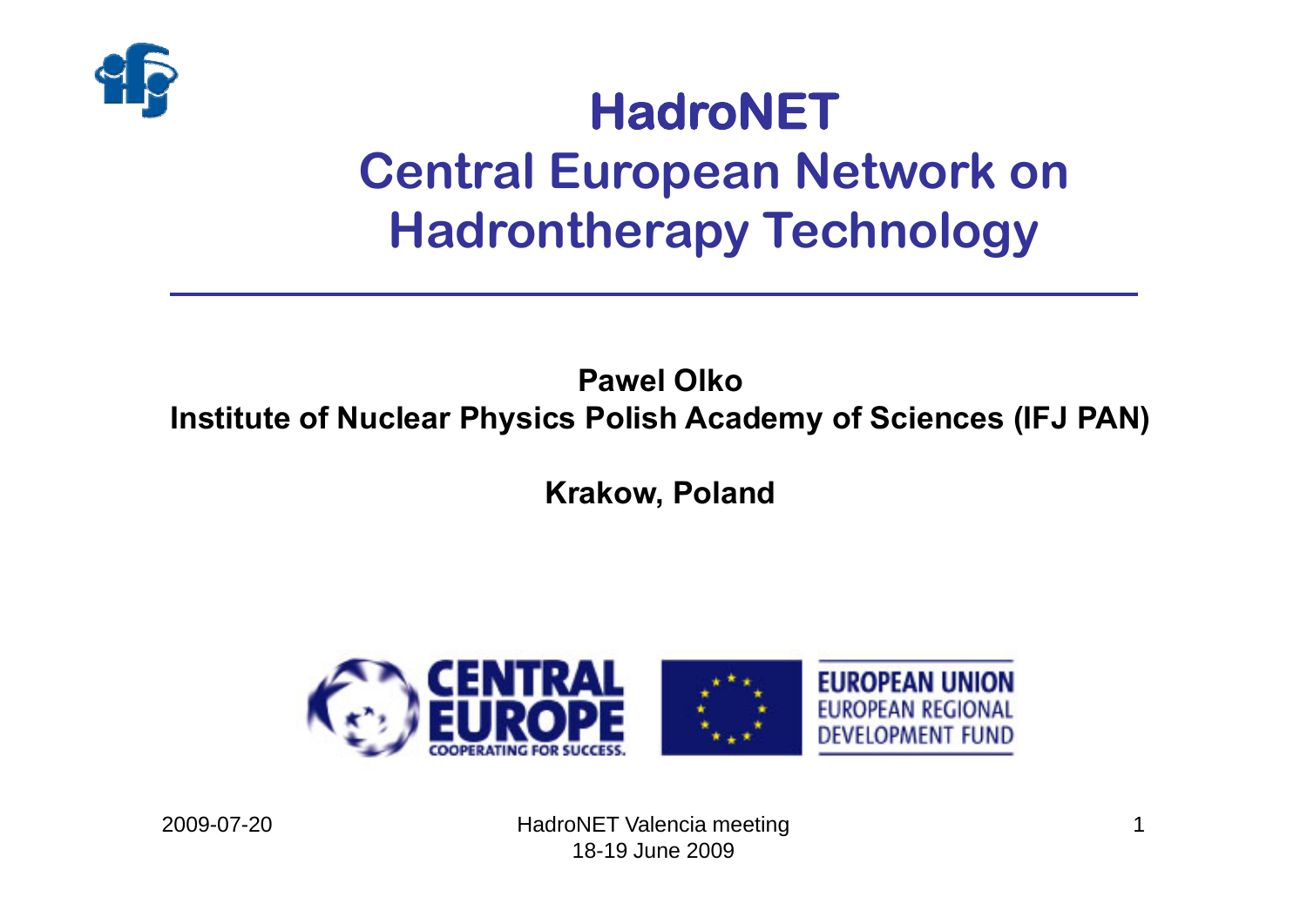# **Call for proposals for the CENTRAL EUROPE 7.01-18.03.2009**

#### [http://www.central2013.eu](http://www.central2013.eu/)

**CENTRAL EUROPE** is a EU programme that encourages cooperation among the countries of CE to:

-improve innovation, accessibility and the environment

-enhance the competitiveness and attractiveness of their cities and regions.

**CENTRAL EUROPE invests €231 million** in 2007-2013 to transnational cooperation projects involving organisations from Austria, the Czech Republic, Germany, Hungary, Italy, Poland, the Slovak Republic and Slovenia.

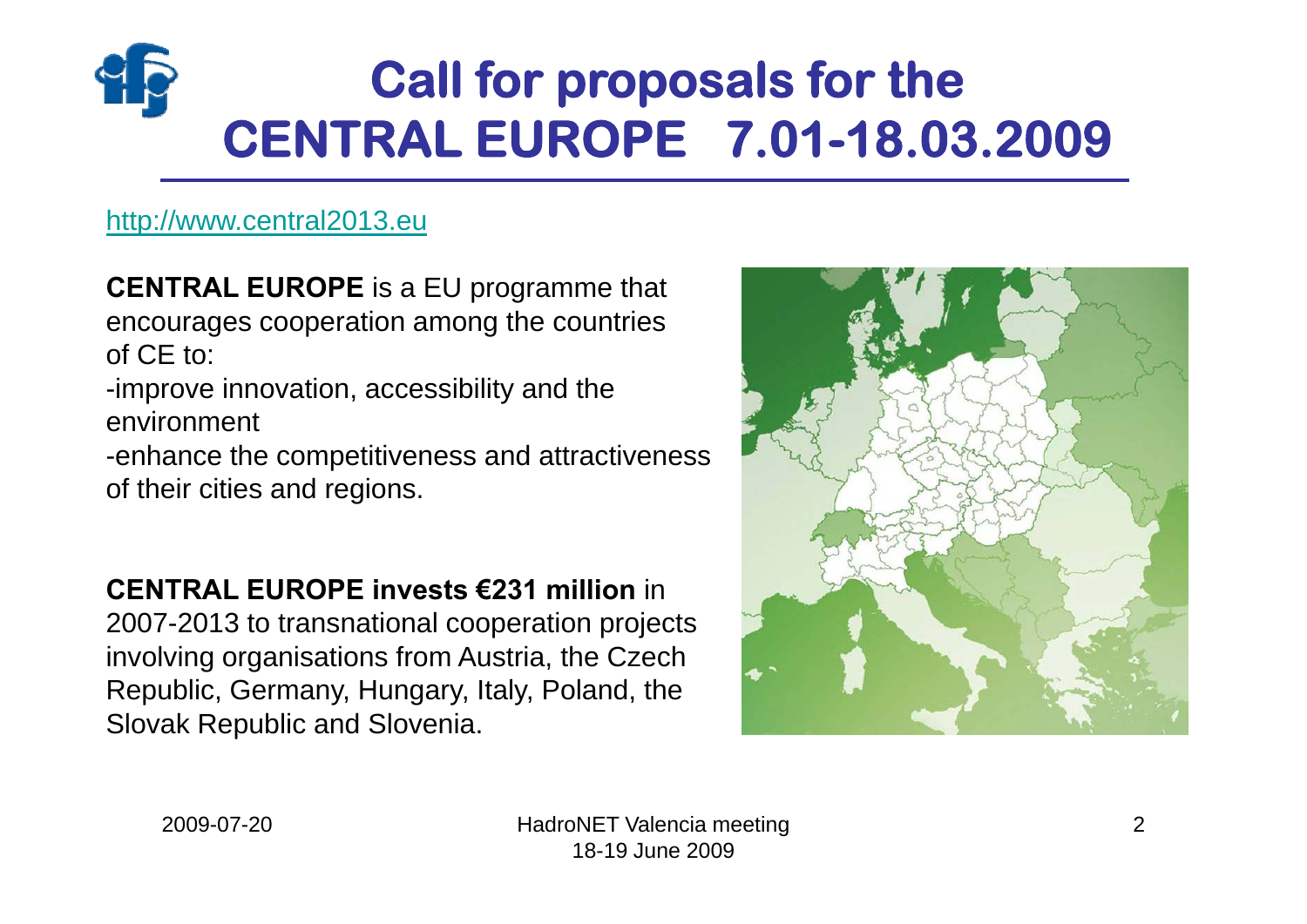

## **Preparation of the proposal**

### **Initiative and active support during the preparation of the project:**

- Majnit Dosanjh
- Hans R. Hofmann
- Pavel Kundrat

**Preparation of the text** PNO Consultants : Paolo Salvatore, Ron Weerdmeester, Maria Bianco

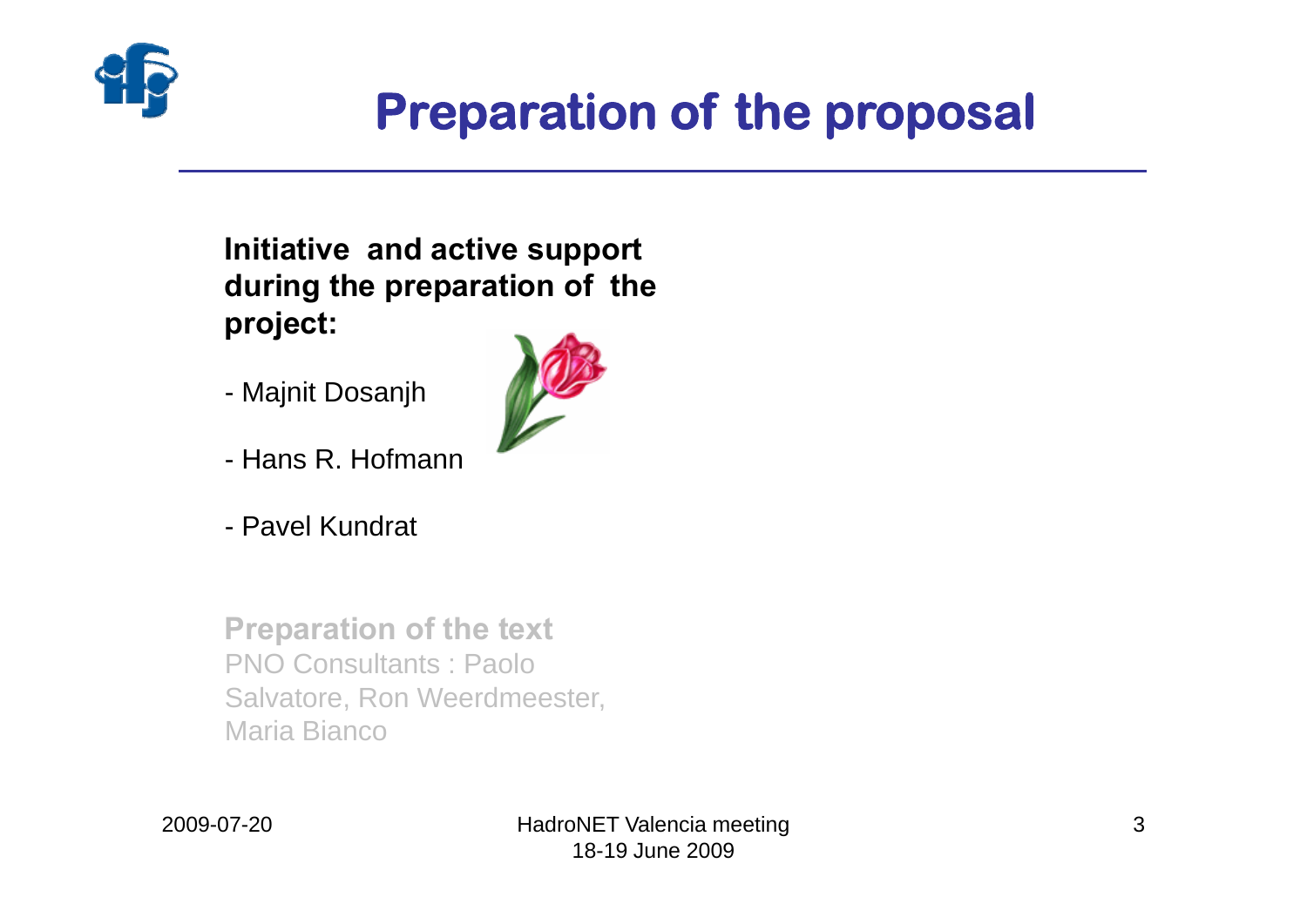

# **Preparation of the proposal**

**Initiative and active support during the preparation of the project:**

- Majnit Dosanjh
- -Rolf Hofmann
- -Pavel Kundrat





### **Preparation of the text**

PNO Consultants : Paolo Salvatore, Ron Weerdmeester, Maria Bianco



Inspire Improve Impact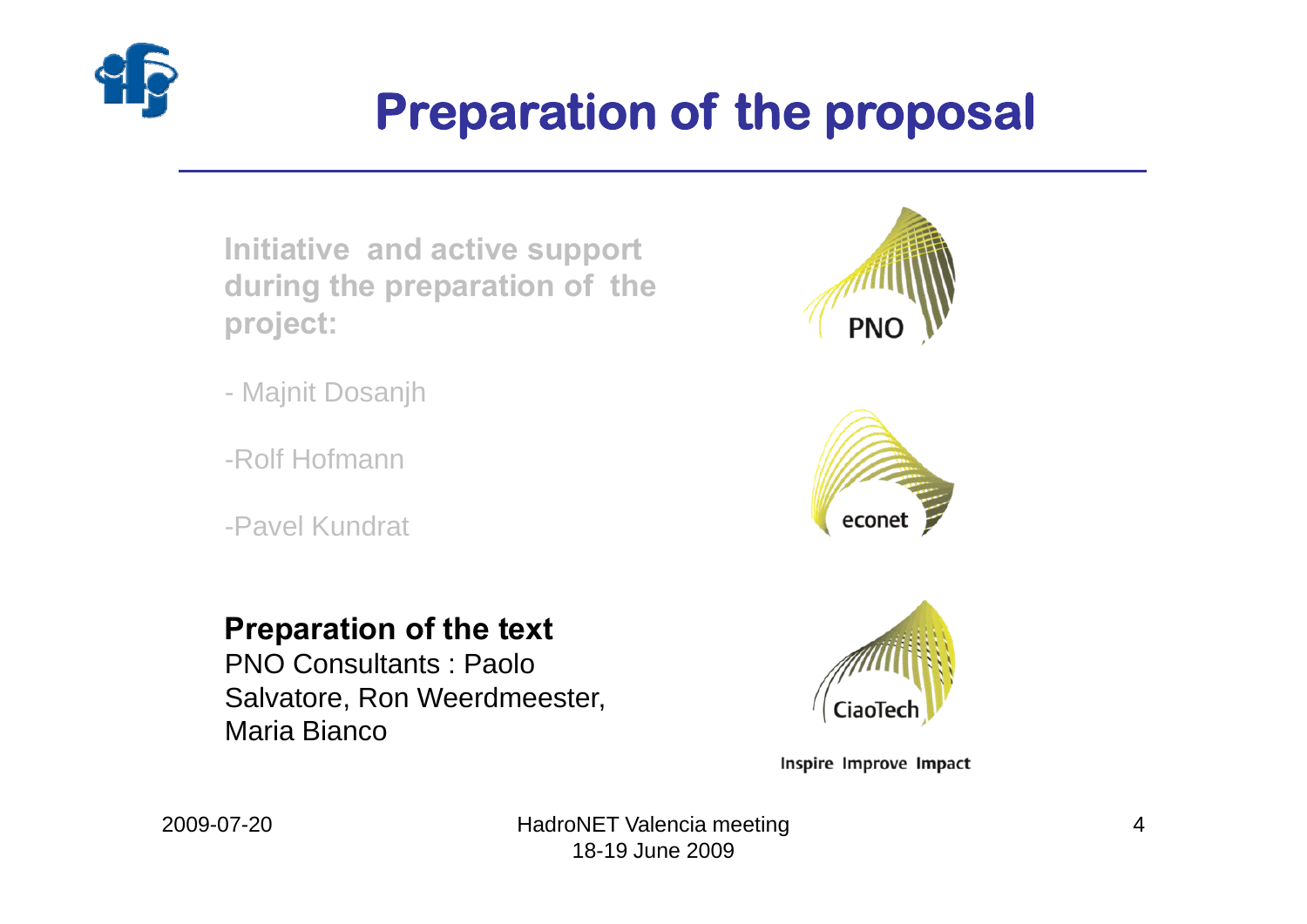

# **IFJ Krakow as the coordinator**

-the biggest Institute of Polish Academy of Sciences, 520 personal and Ph.D. students

- 1978- 1993 550 patients for fast neutron radiotherapy (U-120 cyclotron)

- project of protontherapy of eye melanoma using AIC-144 cyclotron– first patient at the end of 2009

- new 230-250 MeV cyclotron project approved, in operation 2013

-IFJ coordinates the National Consortium of Hadron Radiotherapy in Poland





2009-07-20

 HadroNET Valencia meeting 18-19 June 2009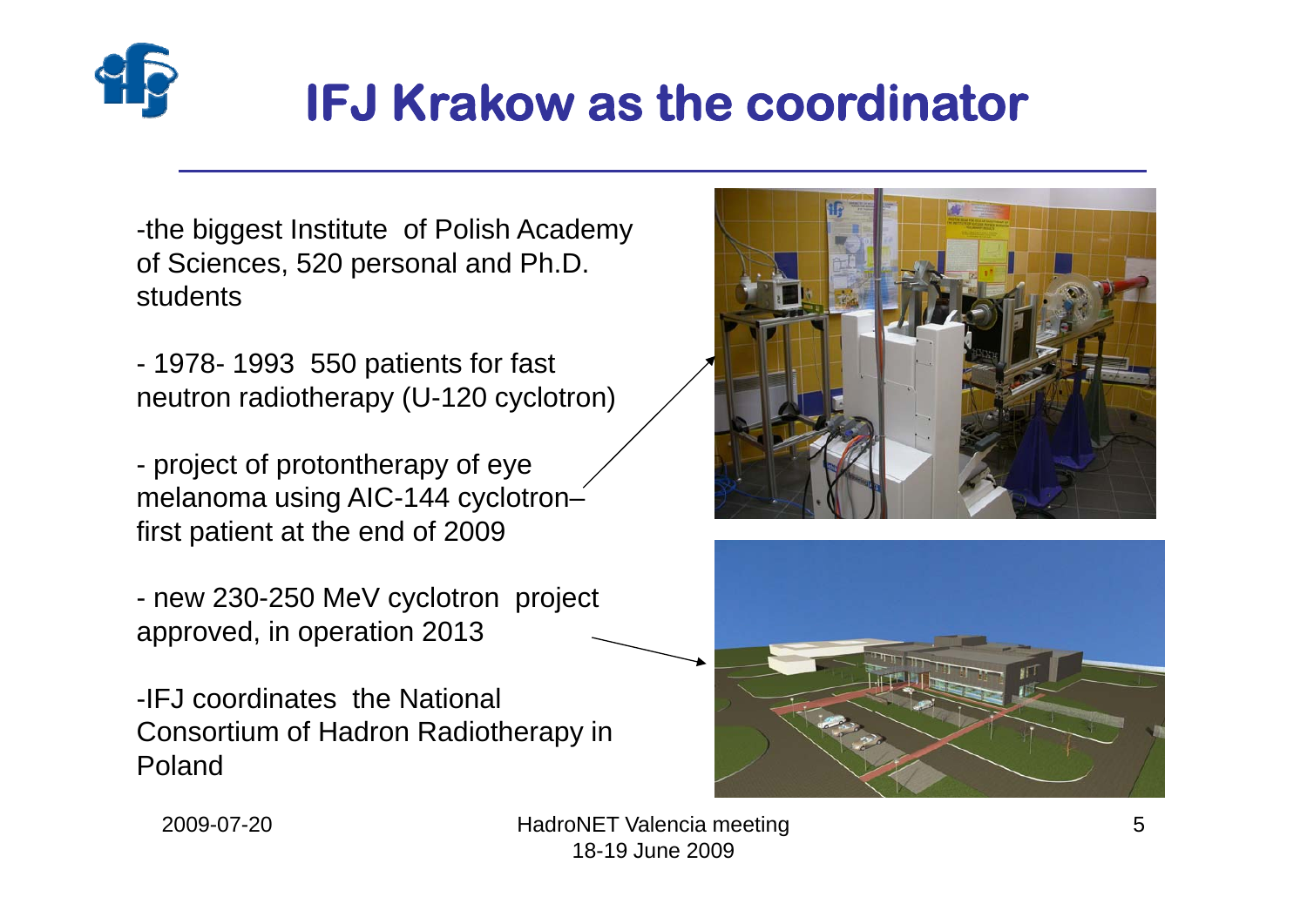

# **HadroNET partners**

| 1                       | Institute of Nuckear Physics Polish Academy of Sciences (IFJ PAN) | <b>Pawel</b>   | <b>Olko</b>        |  |  |  |  |  |
|-------------------------|-------------------------------------------------------------------|----------------|--------------------|--|--|--|--|--|
| 2 <sup>1</sup>          | <b>CERN European Organization for Nuclear Research</b>            | Manjit         | Dosanjh            |  |  |  |  |  |
| $\mathbf{3}$            | Ion Beam Applications - IBA                                       | <b>Damien</b>  | <b>Bertrand</b>    |  |  |  |  |  |
| 4                       | <b>EBG MedAustron Gmbh</b>                                        | <b>Thomas</b>  | Schreiner          |  |  |  |  |  |
| 5                       | <b>Medical University Vienna</b>                                  | <b>Dietmar</b> | Georg              |  |  |  |  |  |
| 6                       | <b>Medical University of Warsaw (WMU)</b>                         | Leszek         | <b>Królicki</b>    |  |  |  |  |  |
| $\overline{\mathbf{7}}$ | The Soltan Institute for Nuclear Studies (IPJ)                    | Anna           | Wysocka - Rabin    |  |  |  |  |  |
| 8                       | <b>Warsaw University of Technology (WUT)</b>                      | <b>Natalia</b> | <b>Golnik</b>      |  |  |  |  |  |
| 9                       | University of Warsaw (UW)                                         |                | Zygmunt Szefliński |  |  |  |  |  |
| 10                      | Institute of Physics of the AS CR, v. v. i. (FZU)                 | <b>Pavel</b>   | <b>Kundrat</b>     |  |  |  |  |  |
| 11                      | <b>University Hospital Na Bulovce</b>                             |                | Vladimír Vondráček |  |  |  |  |  |
| 12                      | <b>Slovak Medical University (SZU)</b>                            | <b>Marko</b>   | <b>Fulop</b>       |  |  |  |  |  |
| 13                      | National Centre of Hadrontherapy - CNAO Foundation                | <b>Alfredo</b> | Mirandola          |  |  |  |  |  |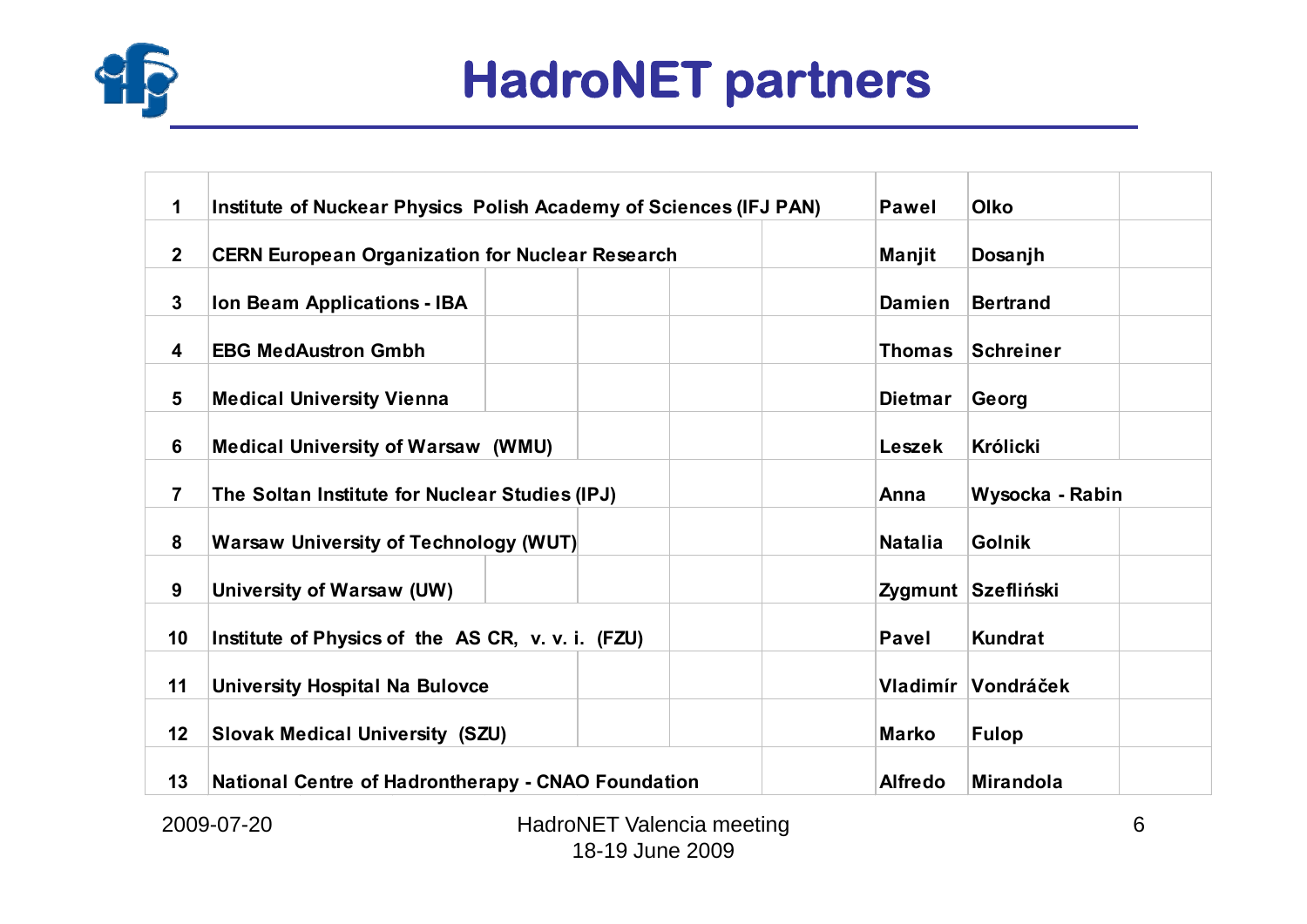## **HadroNET Partners**

AT.

 $\bigstar$ 

HadronEt Valencia meeting on the second second second second second second second second second second second

\*

 $\star$ 

18-19 June 2009

 $2000$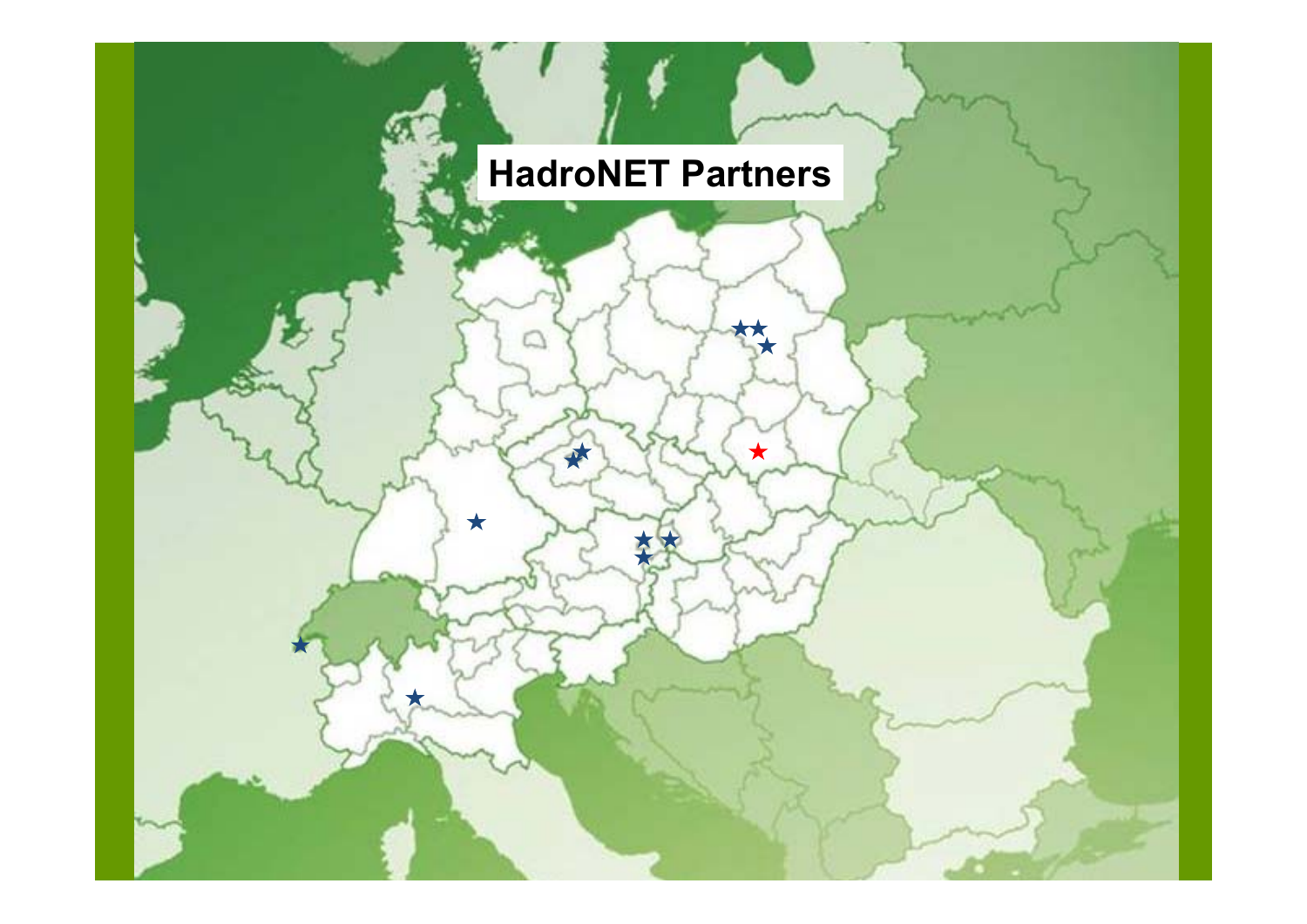

# **The aims of the HadroNET project**

- • **preparing the ground for future large scale investments** in and deployment of hadrontherapy research and treatment centres in Central Europe,
- • **providing durable mechanisms** that enable access of these countries to the latest scientific knowledge to foster research, development and innovation towards better cancer treatment all over Europe.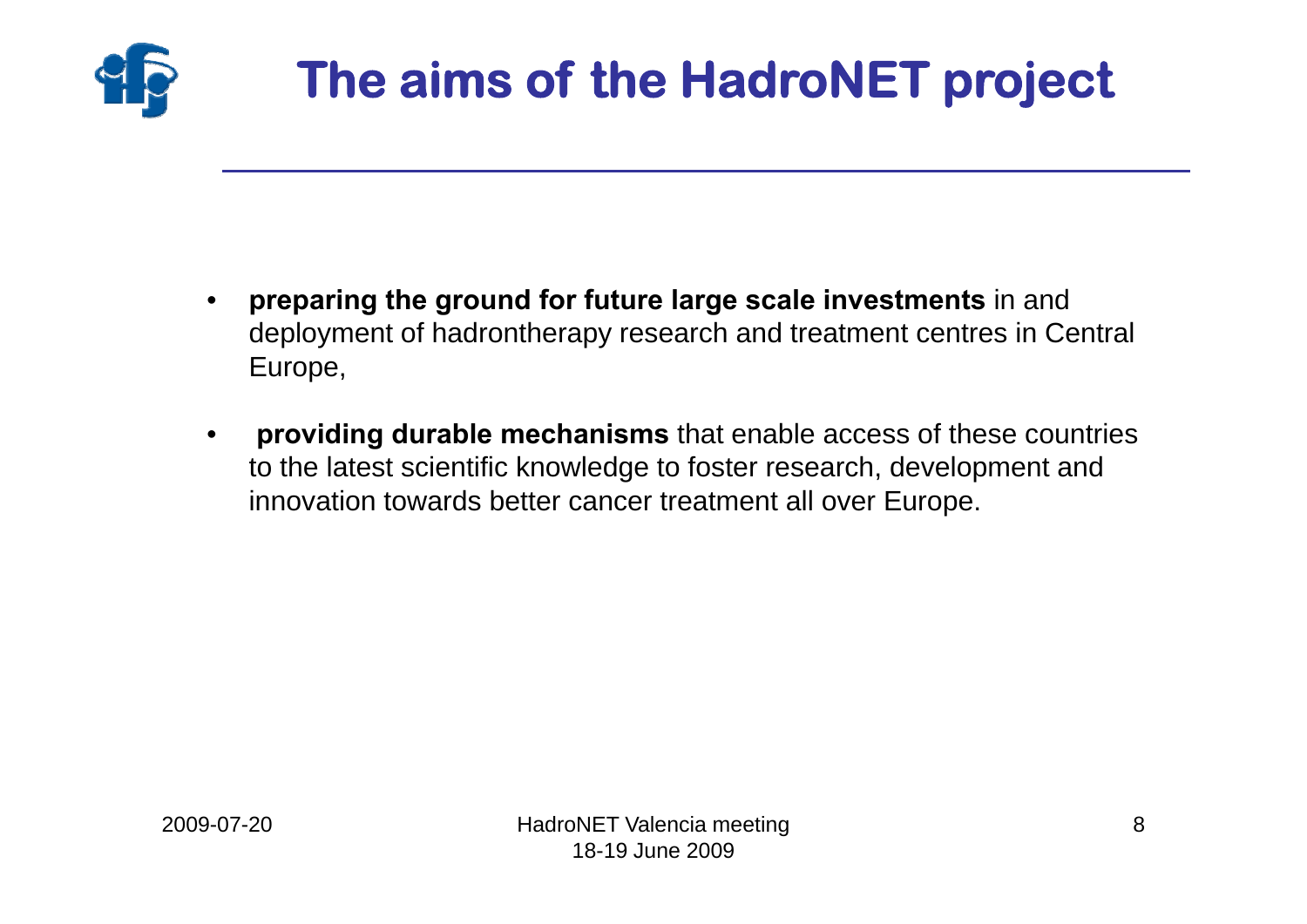

# **Specific objectives of HadroNET**

- **1. Promote the hadrontherapy facilities** to the researchers and to the medical community in Central European Countries;
- **2. Increase the awareness** of policy makers, researchers and medical communities of Central European Countries on the new possibilities offered to cancer patients by using hadron-therapy for treatment;
- **3. Improve the access for patients and specialists** to hadron radiation therapy
- **4. Provide specific guidelines and economic evaluation** criteria to pave the way for future investments in hadronthherapy facilities within Central European countries;
- **5. Create a platform for exchanging knowledge** among the research and medical community in Central European countries related to hadrontherapy;
- **6. Support of preparation of particular hadrontherapy projects in Central Europe**,
- **7. Support the collection of technical information required for proposals** on one or more pilot particle therapy centres in participating Central European countries.

2009-07-20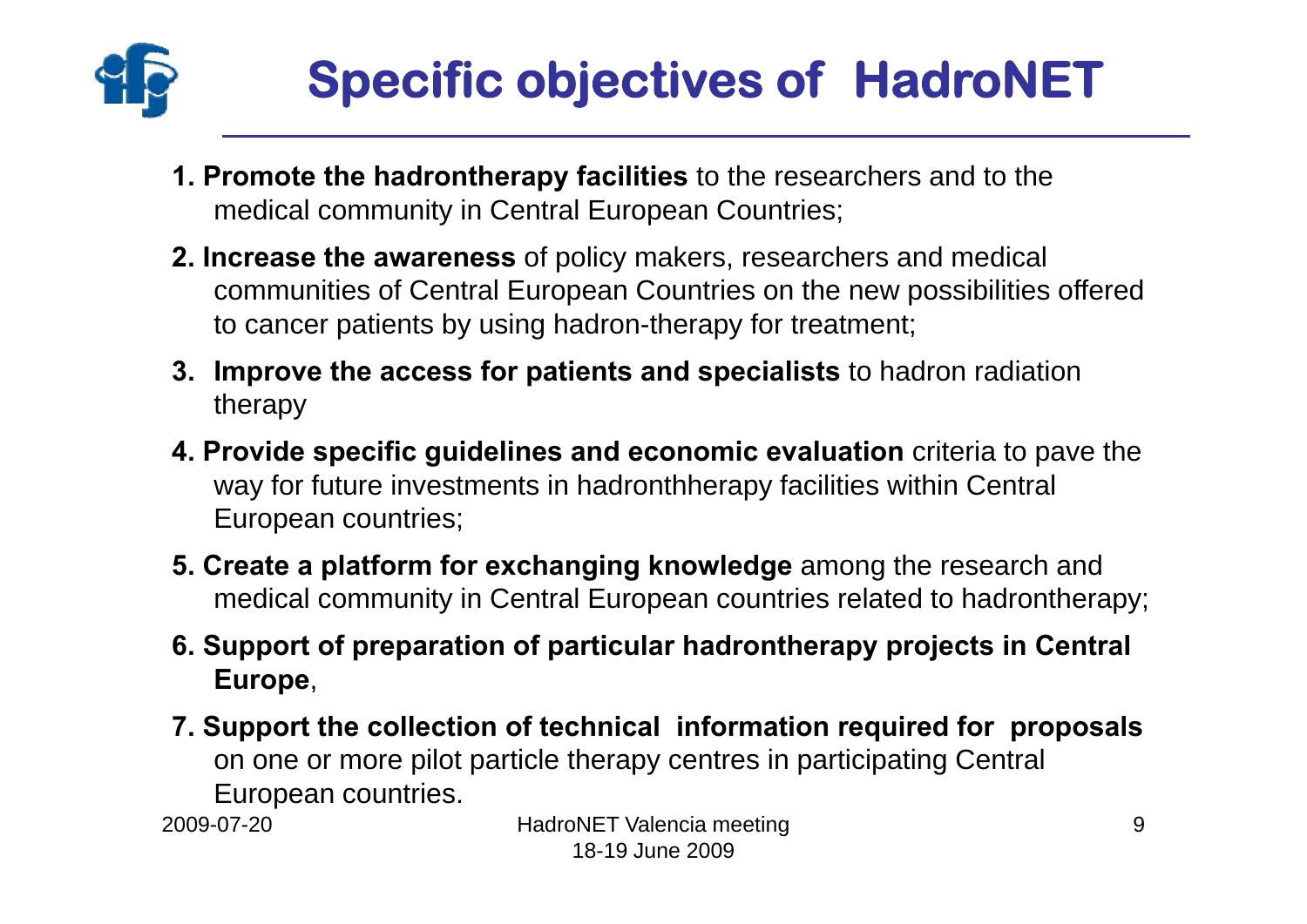

- WP1 Project management and coordination (IFJ PAN)
- WP2 Communication, knowledge management and dissemination (WUT)
- WP3 Prepare joint Research Activities (CERN)
- WP4 Knowledge Exchange & Training (Med AUSTRON)
- WP5 Demographics and economics for establishment of particle treatment centres (CNAO)
- WP6 Best practice knowledge exchange of technical design of particle treatment centres (IPJ)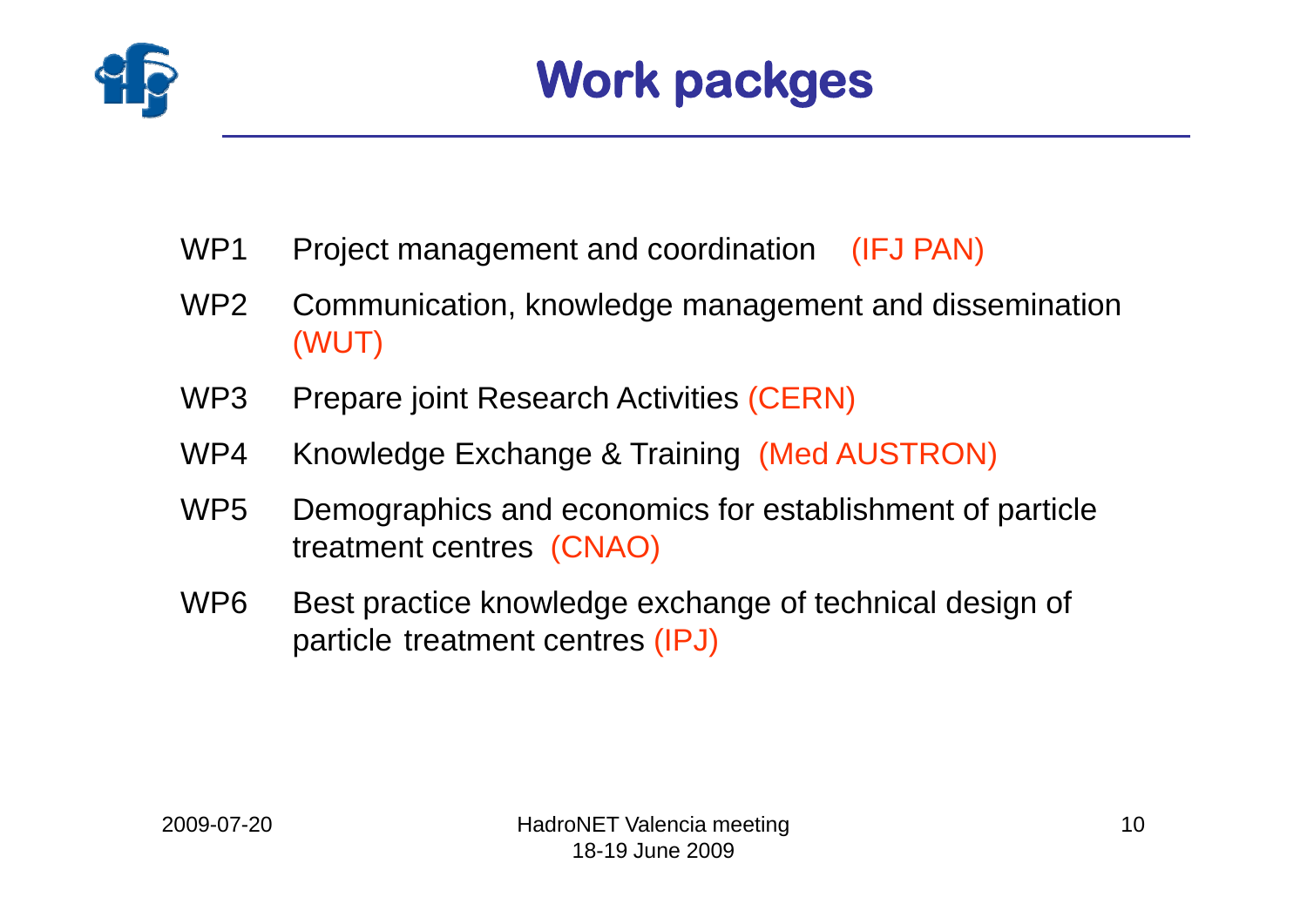

### **WP3 Prepare joint Research Activities**

- Identify research topics which have synergy with existing projects
- Knowledge exchange targeted to physicians

• Development of cross-border research programme on hadron technology in central European countries (innovations should come from CE partners)

• Cooperation with PARTNER programme (including Requirements for a medical information and communication technologies infrastructure in Central European countries)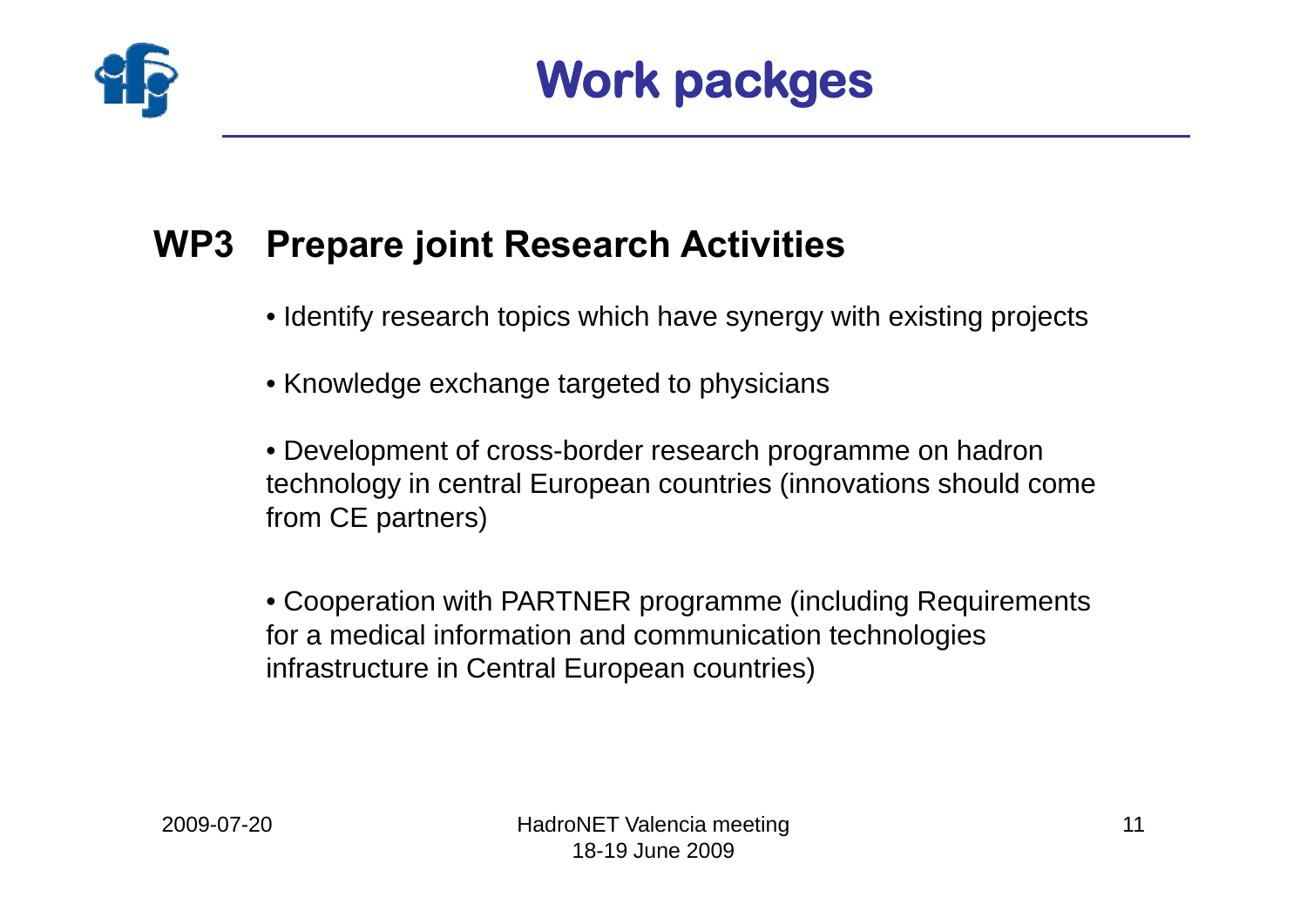

### **WP4 Knowledge Exchange & Training**

- Defining training needs of technical/medical staff for pilot hospitals
- Level of training (program of training operators, nurses, oncologist )
- Mechanism for delivery of training (how are you going to deliver training – exchange, secondments, convincing oncologists)
- European protocols for intercomparison of results
- Short visits for knowledge exchange of medical doctors to existing centres in western Europe
- Cooperation with PARTNER programme.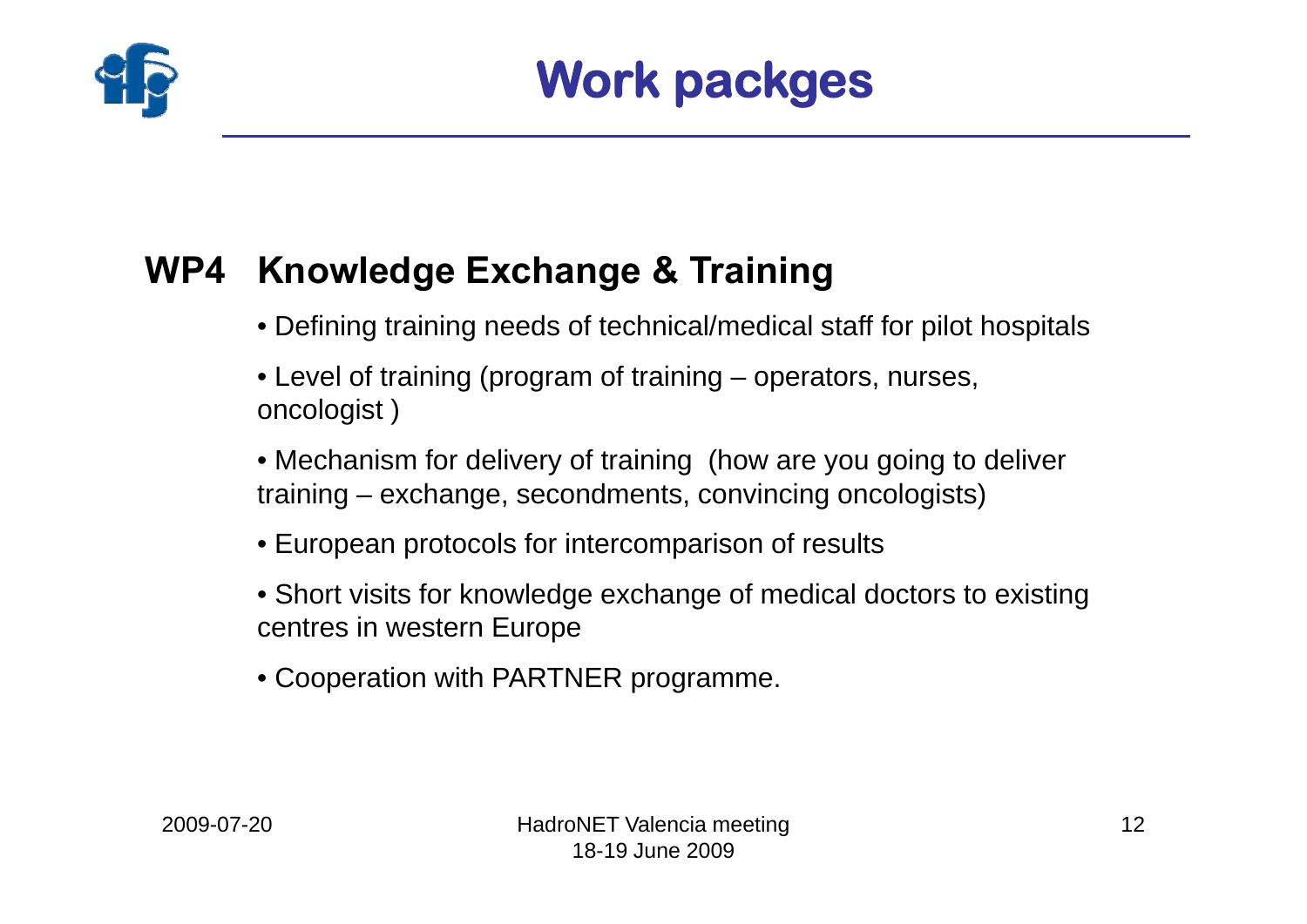

### **WP5 Demographics and Economics for establishment of particle treatment centres**

• Collecting the statistics of cancer cases in Central European countries, well-suited for hadrontherapy prospective patient numbers & (cross-border) demographic spread of patients

- Decision on the location of centres (cooperation with ULICE)
- Projected cost of staff training & Investment planning & operating costs
- Model and procedures for calculating treatment costs, the so obtained information will hace to be transmitted to the relevant policymakers (as a feasibility study) which may decide to finance the centres building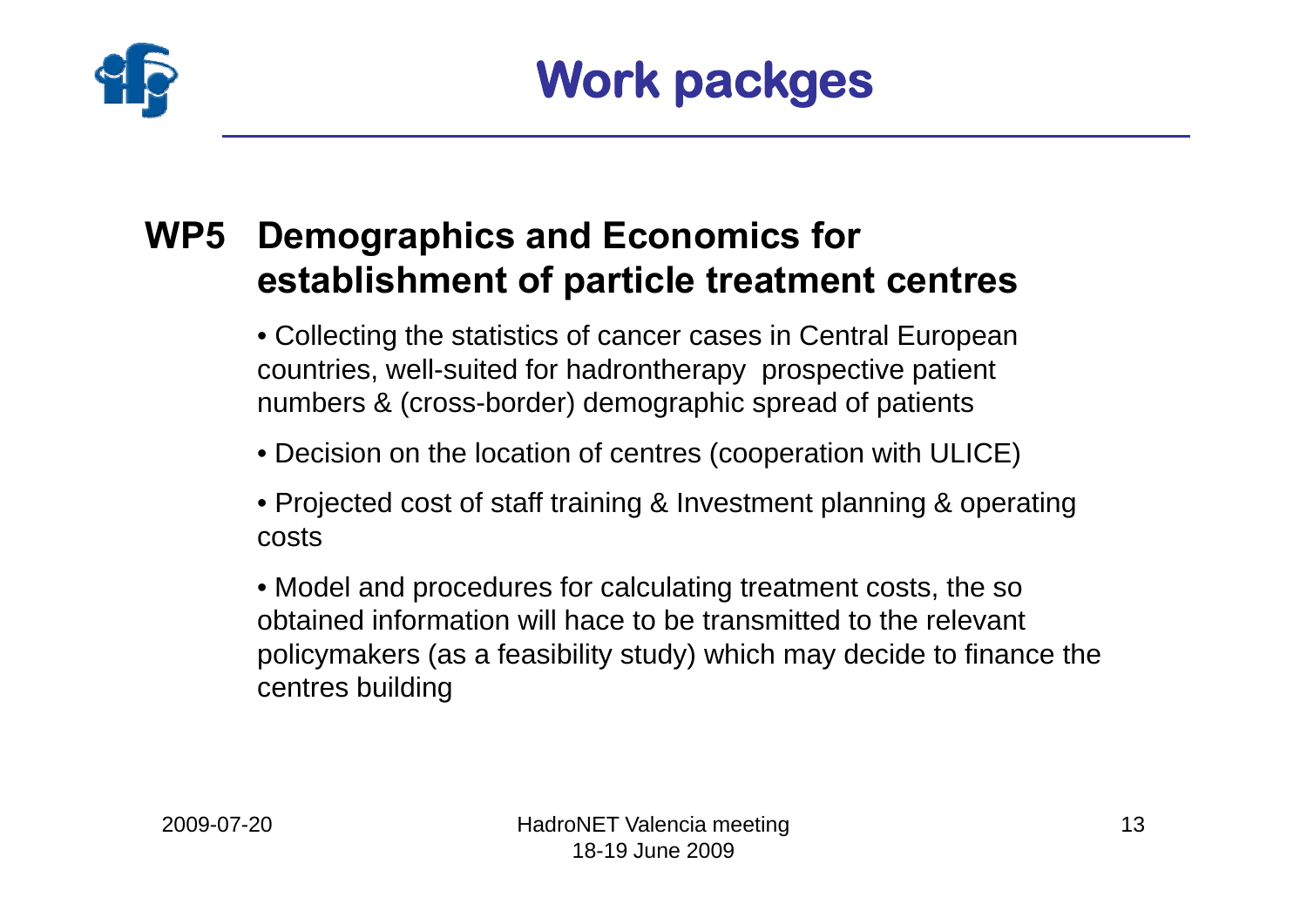

### **WP6 Best practice knowledge exchange of technical design of particle treatment centres**

6.1) Best practice knowledge exchange of technical design of particle treatment centres, which in turn includes:

- Best practices analysis for CEE purposes
- Development of technical specifications
- Functional design specifications

6.2) Expert-group for advising on building of new Hadrontherapy facilities in CE - synchrotrons and cyclotrons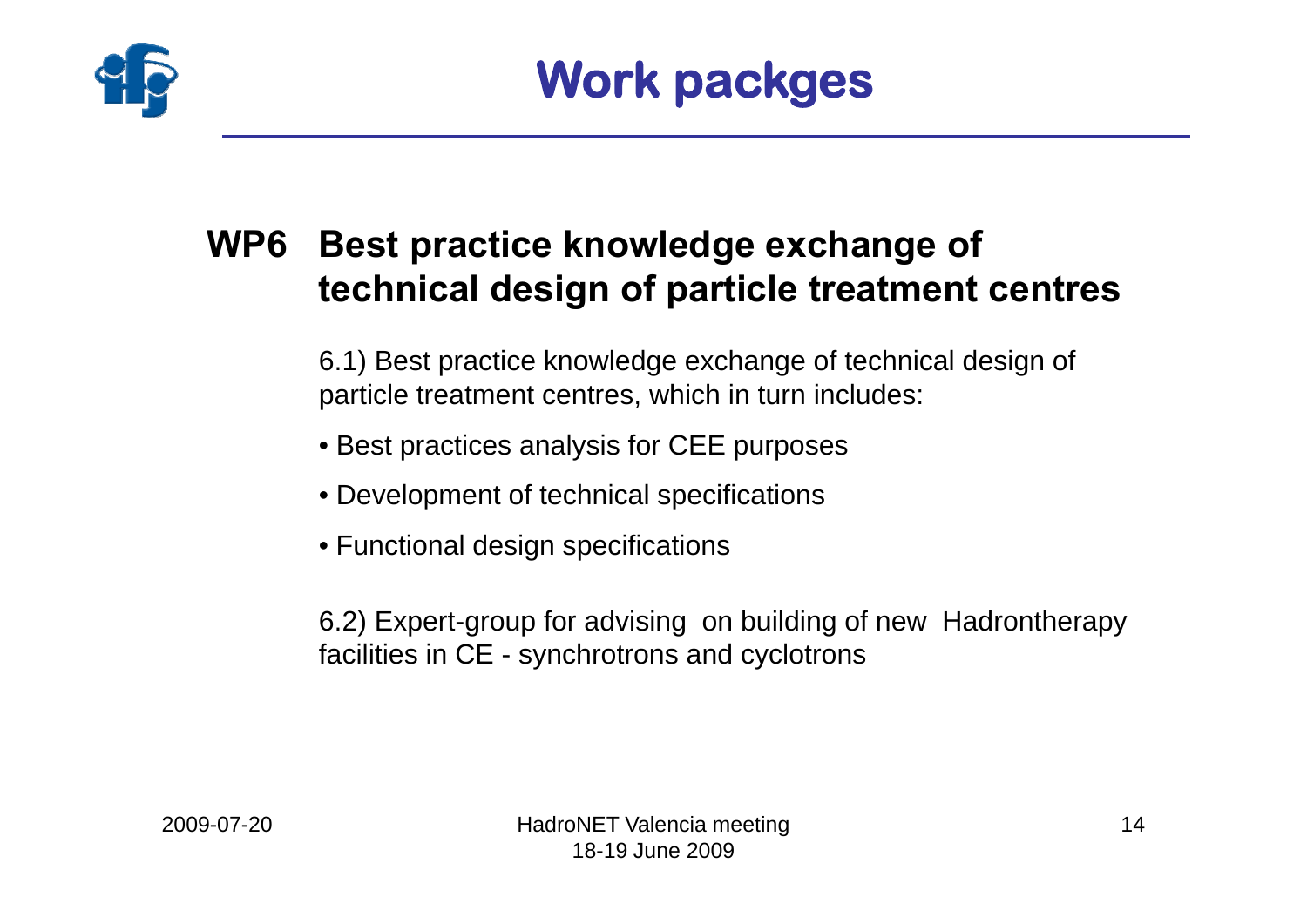

### **WP6 Best practice knowledge exchange of technical design of particle treatment centres**

6.1) Best practice knowledge exchange of technical design of particle treatment centres, which in turn includes:

- Best practices analysis for CEE purposes
- Development of technical specifications
- Functional design specifications

6.2) Expert-group for advising on building of new Hadrontherapy facilities in CE - synchrotrons and cyclotrons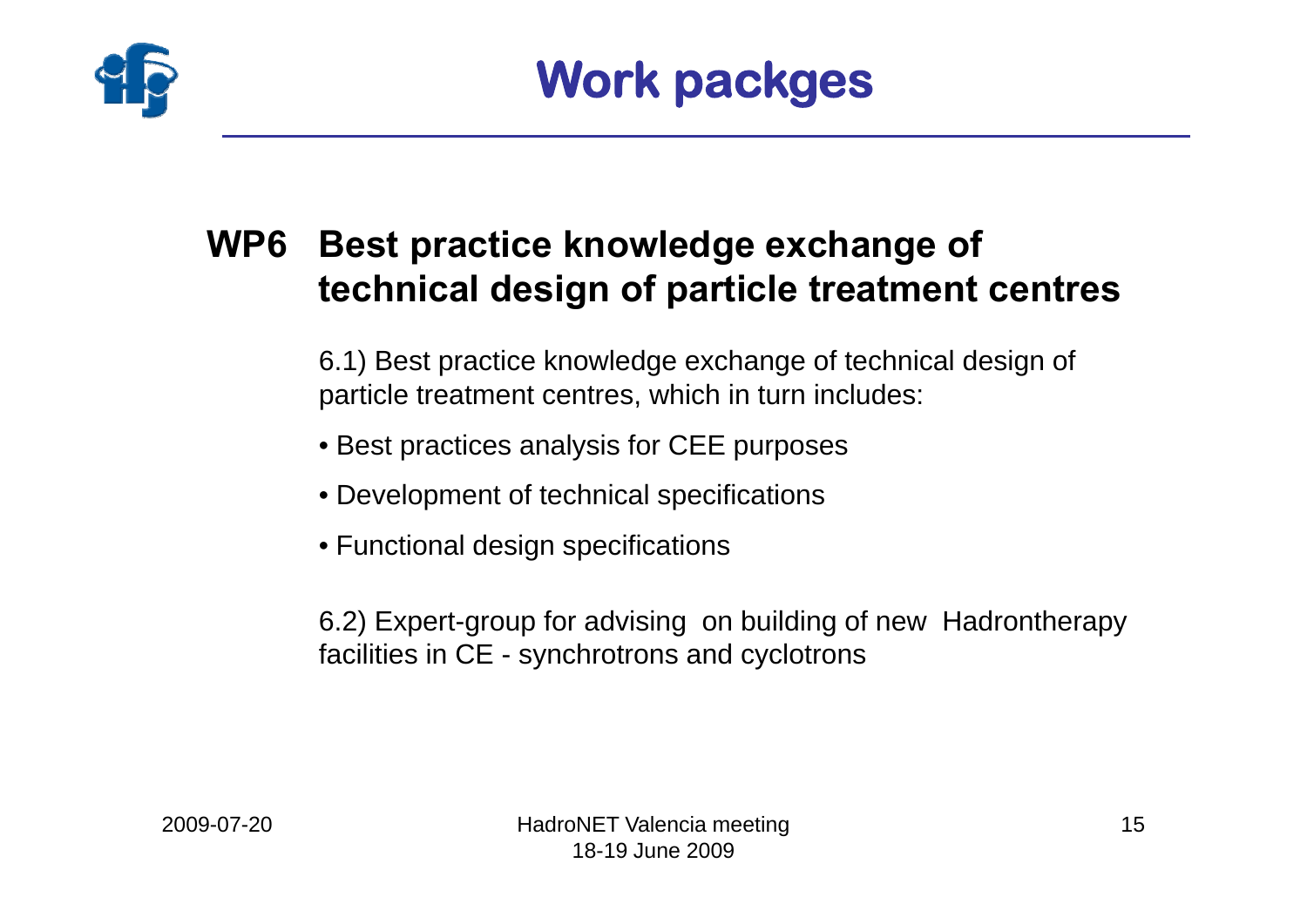

## **Budget break down**

| Microsoft Excel - 02_Central Europe_2nd call_Application Form HadroNet                                                        |                                                                                                                    |                 |           |                     |             |   |                 |                                                                |                         |                                              |              |                                                     |                 |                       |                 |                                                 |                 |                |                |        |        |       |       |   |
|-------------------------------------------------------------------------------------------------------------------------------|--------------------------------------------------------------------------------------------------------------------|-----------------|-----------|---------------------|-------------|---|-----------------|----------------------------------------------------------------|-------------------------|----------------------------------------------|--------------|-----------------------------------------------------|-----------------|-----------------------|-----------------|-------------------------------------------------|-----------------|----------------|----------------|--------|--------|-------|-------|---|
|                                                                                                                               | :[24] <u>P</u> lik Edycja<br>Widok<br>Narzędzia<br>Wpisz pytanie do Po<br>Wstaw<br>Format<br>Dane<br>Okno<br>Pomoc |                 |           |                     |             |   |                 |                                                                |                         |                                              |              |                                                     |                 |                       |                 |                                                 |                 |                |                |        |        |       |       |   |
| id Biblia<br>$\frac{a}{b}$<br>$-7$<br>$\bigoplus$ $\bigoplus$                                                                 |                                                                                                                    |                 |           |                     |             |   |                 |                                                                |                         |                                              |              |                                                     |                 |                       |                 |                                                 |                 |                |                |        |        |       |       |   |
| G6                                                                                                                            |                                                                                                                    |                 | $f_{x}$ 0 |                     |             |   |                 |                                                                |                         |                                              |              |                                                     |                 |                       |                 |                                                 |                 |                |                |        |        |       |       |   |
|                                                                                                                               | B                                                                                                                  | С               | D         | Ε                   | F           | G | н               |                                                                |                         | Κ                                            |              | M<br>N                                              | O               | Ρ                     | Q               | R                                               | S               |                |                | V      | W      | X     | Y     | Z |
| 1                                                                                                                             | <b>Section 5: Project budget</b>                                                                                   |                 |           |                     |             |   |                 |                                                                |                         |                                              |              |                                                     |                 |                       |                 |                                                 |                 |                |                |        |        |       |       |   |
| $\mathcal{L}$                                                                                                                 |                                                                                                                    |                 |           |                     |             |   |                 |                                                                |                         |                                              |              |                                                     |                 |                       |                 |                                                 |                 |                |                |        |        |       |       |   |
| 3                                                                                                                             | Table 4: Budget break down #1                                                                                      |                 |           |                     |             |   |                 |                                                                |                         |                                              |              |                                                     |                 |                       |                 |                                                 |                 |                |                |        |        |       |       |   |
| 4                                                                                                                             |                                                                                                                    |                 |           |                     |             |   |                 |                                                                |                         |                                              |              |                                                     |                 |                       |                 |                                                 |                 |                |                |        |        |       |       |   |
| 5                                                                                                                             |                                                                                                                    |                 |           |                     |             |   | WP <sub>0</sub> |                                                                | WP <sub>1</sub>         | WP <sub>2</sub>                              |              | WP <sub>3</sub>                                     | WP <sub>4</sub> |                       | WP <sub>5</sub> |                                                 | WP <sub>6</sub> |                | Total eligible |        | %      |       |       |   |
| 6                                                                                                                             |                                                                                                                    | Staff costs     |           |                     |             |   | $0.00 \in$      |                                                                | 90,000,00 €             | 74.650.00€                                   |              | 325,900,00 €                                        | 156.200.00 €    |                       | 153,950,00 €    |                                                 | 305,000,00 €    |                | 1,105,700,00 € |        | 51.79% |       |       |   |
| 7                                                                                                                             |                                                                                                                    |                 |           | Administration cost |             |   | 0.00€           |                                                                | 10,000,00 €             | 25,000,00 €                                  |              |                                                     |                 |                       |                 | 30.800.00 € 24.400.00 € 19.000.00 € 43.500.00 € |                 |                | 152,700,00 €   |        | 7.15%  |       |       |   |
| 8                                                                                                                             | External expertise                                                                                                 |                 |           |                     | 20.000.00 € |   |                 | 0.00 € I                                                       | 18,200,00 €             |                                              |              | 2.100.00 € 64.000.00 €                              |                 |                       |                 | 50.300.00 € 68.000.00 €                         |                 | 222,600,00 €   |                | 10.43% |        |       |       |   |
| 9                                                                                                                             | Travel/accommodation                                                                                               |                 |           |                     | 0.00€       |   | 10,000,00 €     |                                                                | 64,000,00 € 87,300,00 € |                                              |              |                                                     |                 |                       |                 | 147.300.00 € 32.750.00 € 75.100.00 €            |                 | 416.450.00 €   |                | 19.51% |        |       |       |   |
| 10                                                                                                                            | Meetings and events                                                                                                |                 |           |                     | 0.00 € $ $  |   |                 | 20.000.00 € 49.500.00 € 50.500.00 €                            |                         |                                              | 27.200.00 €  |                                                     |                 | 3.500.00 € 4.500.00 € |                 | 155.200.00 €                                    |                 |                |                | 7.27%  |        |       |       |   |
| 11                                                                                                                            | <b>Promotion costs</b>                                                                                             |                 |           |                     | X           |   |                 | 0.00 € 24.650.00 € 2.300.00 € 2.900.00 € 2.500.00 € 4.500.00 € |                         |                                              |              |                                                     |                 |                       |                 |                                                 |                 | 36,850,00€     |                |        |        | 1.73% |       |   |
| 12                                                                                                                            | Equipment                                                                                                          |                 |           |                     | Χ           |   | 10,000,00 €     |                                                                |                         |                                              |              | 4.000.00 € 9.100.00 € 5.000.00 €                    |                 |                       |                 | 8.000.00 € 9.400.00 € 45.500.00 €               |                 |                |                |        |        | 2.13% |       |   |
| 13                                                                                                                            | Investments                                                                                                        |                 |           |                     | Χ           |   |                 | $\mathsf{X}$                                                   |                         |                                              | $0.00 \in$   | $0.00 \in$                                          |                 | $0.00 \in$            |                 | $0.00 \in$                                      |                 | $0.00 \in$     |                | 0.00%  |        |       |       |   |
| 14                                                                                                                            | Other                                                                                                              |                 |           |                     |             | X |                 | $0.00 \in$                                                     |                         | $0.00 \in$                                   |              | $0.00 \in$                                          | $0.00 \in$      |                       | 0.00€           |                                                 | $0.00 \in$      |                | 0.00€          |        |        |       | 0.00% |   |
| 15                                                                                                                            | <b>Total</b>                                                                                                       |                 |           |                     | 20,000,00 € |   | 140,000,00 €    |                                                                | 260,000,00 €            |                                              | 508,000,00 € | 427,000,00 €                                        |                 | 270,000,00 €          |                 | 510,000,00 €                                    |                 | 2.135.000.00 € |                |        |        |       |       |   |
| 16                                                                                                                            | <b>WP Reference Total</b>                                                                                          |                 |           |                     | 20,000,00 € |   | 140,000,00 €    |                                                                | 260,000,00 €            |                                              | 508,000,00 € | 427,000,00 €                                        |                 | 270,000,00 €          |                 | 510,000,00 €                                    |                 | 2.135.000.00 € |                |        |        |       |       |   |
| 17                                                                                                                            |                                                                                                                    |                 |           |                     |             |   | 0.94%           |                                                                | 6.56%                   |                                              | 12.18%       | 23.79%                                              | 20.00%          |                       |                 | 12.65%                                          |                 | 23.89%         |                |        |        |       |       |   |
| 19                                                                                                                            |                                                                                                                    |                 |           |                     |             |   |                 |                                                                |                         |                                              |              |                                                     |                 |                       |                 |                                                 |                 |                |                |        |        |       |       |   |
| $\leftrightarrow$                                                                                                             |                                                                                                                    | M Cover Sheet / |           | Basic information   |             |   |                 |                                                                |                         | / Project outline / Investment / Work plan / |              | Partnership and Budget \Project budget / Timeline / |                 |                       |                 |                                                 |                 |                |                |        |        | ⊺∢    |       |   |
| Suma=100.000.00€<br>Gotowy                                                                                                    |                                                                                                                    |                 |           |                     |             |   |                 |                                                                |                         |                                              |              |                                                     |                 |                       |                 |                                                 |                 |                |                |        |        |       |       |   |
| $\overline{S}$<br>Fotal Com<br><b>Bi</b> Hadro_Ne<br><b>H</b> Start<br>Wyszukaj na pulpicie<br><b>W</b> 2 Micros<br>Microsoft |                                                                                                                    |                 |           |                     |             |   |                 |                                                                |                         |                                              |              |                                                     |                 |                       | ۹               |                                                 | PL (mm)         | 100%           |                |        |        |       |       |   |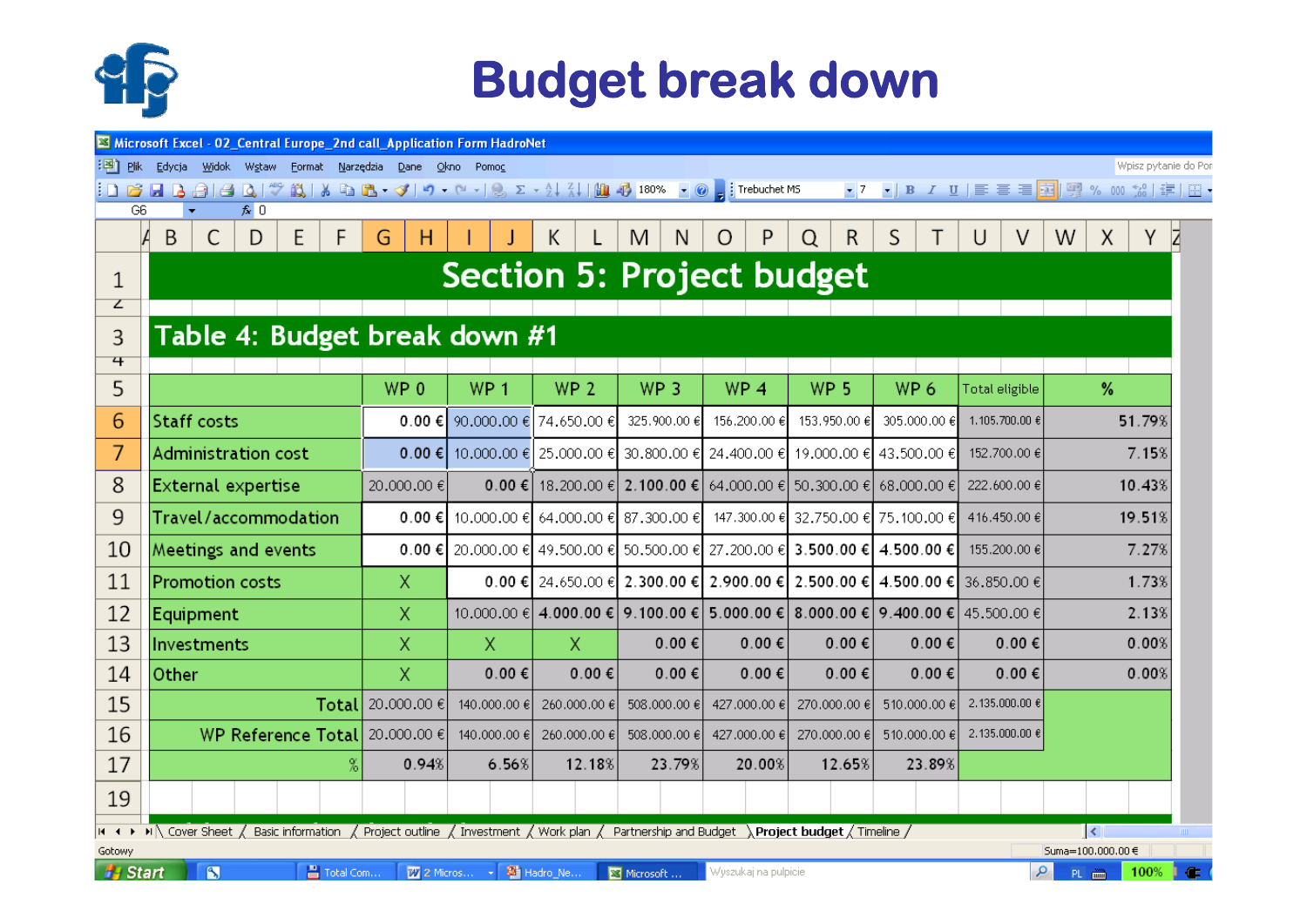

- **- CENTRAL EUROPE Programme received 179 projects**
- **almost 340 Million Euro ERDF requested**
- **total CE budget for 2007-2013 is 231 Million Euro**